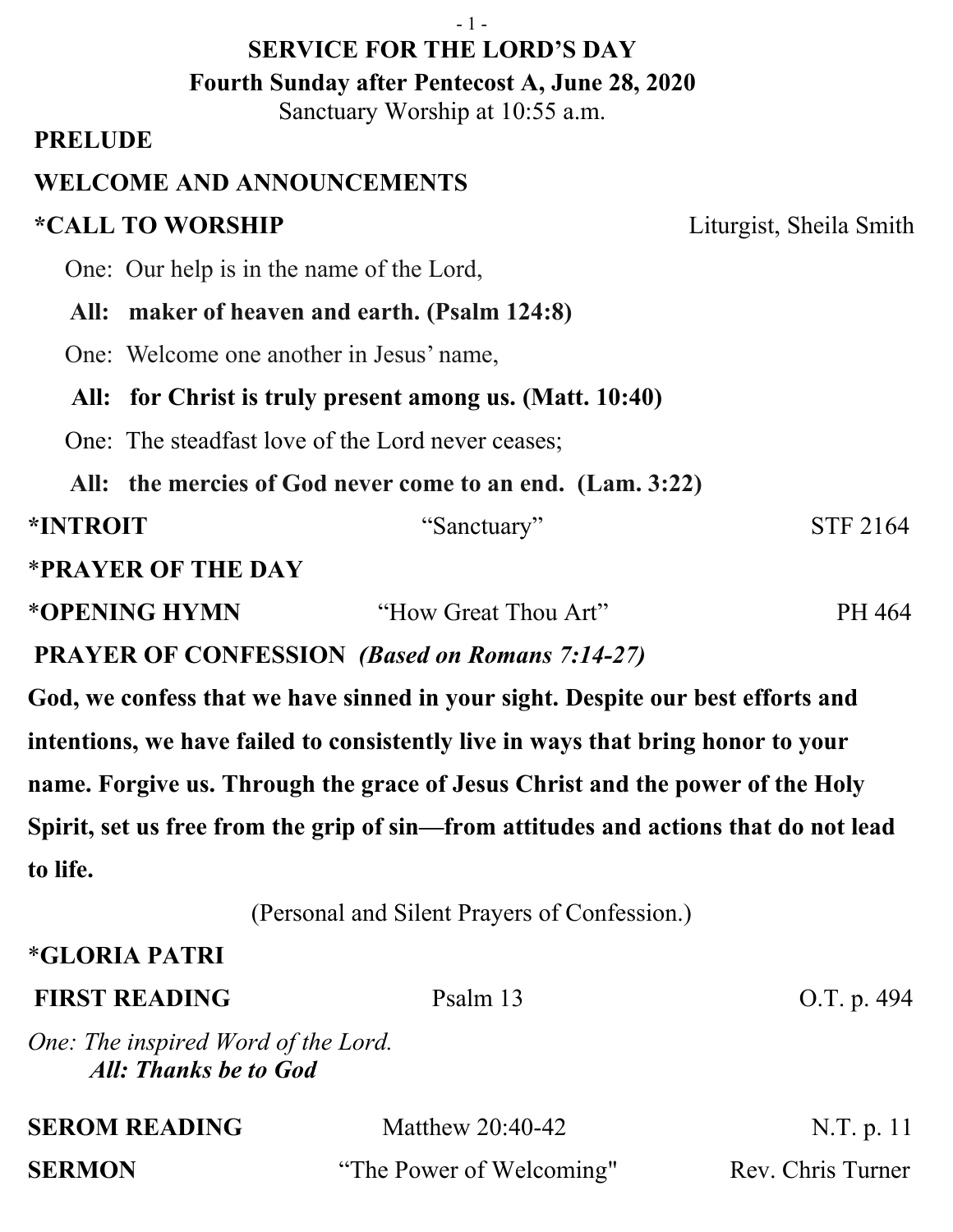|                                                                           | $-2-$                      |                                                     |  |  |
|---------------------------------------------------------------------------|----------------------------|-----------------------------------------------------|--|--|
| <b>*RESPONSIVE HYMN</b> "I've Got Peace Like a River"                     |                            | PH 368                                              |  |  |
| *STATEMENT OF FAITH                                                       |                            | "The Apostles Creed" (Traditional Version) PH p. 14 |  |  |
| <b>PRAYERS OF THE PEOPLE/JOYS &amp; CONCERNS/LORD'S PRAYER (PH p. 16)</b> |                            |                                                     |  |  |
| <b>RESPONSE</b>                                                           | "Amen"                     |                                                     |  |  |
| <b>OFFERTORY</b>                                                          |                            |                                                     |  |  |
| *DOXOLOGY                                                                 |                            |                                                     |  |  |
| *SENDING HYMN                                                             | "O Jesus, I Have Promised" | <b>PH 388</b>                                       |  |  |
| <i><b>*CHARGE AND BLESSING</b></i>                                        |                            |                                                     |  |  |
| *BENEDICTION RESPONSE                                                     | "Farewell Good Friends"    | <b>PH 537</b>                                       |  |  |
| <b>POSTLUDE</b>                                                           |                            |                                                     |  |  |
| NEXT SUNDAY'S LECTIONARY READING :                                        |                            |                                                     |  |  |

Genesis 24:34-38, 42-49, 58-67 and Psalm 45:10-17 or Song of Solomon 2:8-13 • Zechariah 9:9-12 and Psalm 145:8-14 • Romans 7:15-25a • Matthew 11:16-19, 25-30

The Session and the Westminster Shepherds have decided that we should be praying for the members/friends of our church. Each newsletter and bulletin will have a list of members/friends to pray for each week. These members are not necessarily sick or in need of specific prayer, we just want all of our members to be prayed for regularly. **Cherie Bishop, Barbara Backus, The Cheneverts: James, Rebecca, Joey, and David.**

**Prayer Concerns (alphabetical order):**

Prayer Concerns (alphabetical order):

(Please let Pastor Chris know if someone needs added or removed from the prayer list.)

## **(The list needs updated. Please contact Pastor Chris to add or remove people from the list.)**

- Barbara Backus (health issues).
- Mary Cooke (health issues).
- Jim Halford (health issues).
- Heather Harvey (Rebekah Chenevert's half sister, general prayers).
- Barbara Hermanson (Mona Rood's sister) (Health Issues).
- Desa Lee-Laird (health issues).
- Charlie Parham (recovering from Surgery).
- Polly Porter (health issues).
- The Presswood Family: (Katy, Sara and Joe, and granddaughter Clara).
- Bill Rood (health issues).
- Farren Sadler (health issues).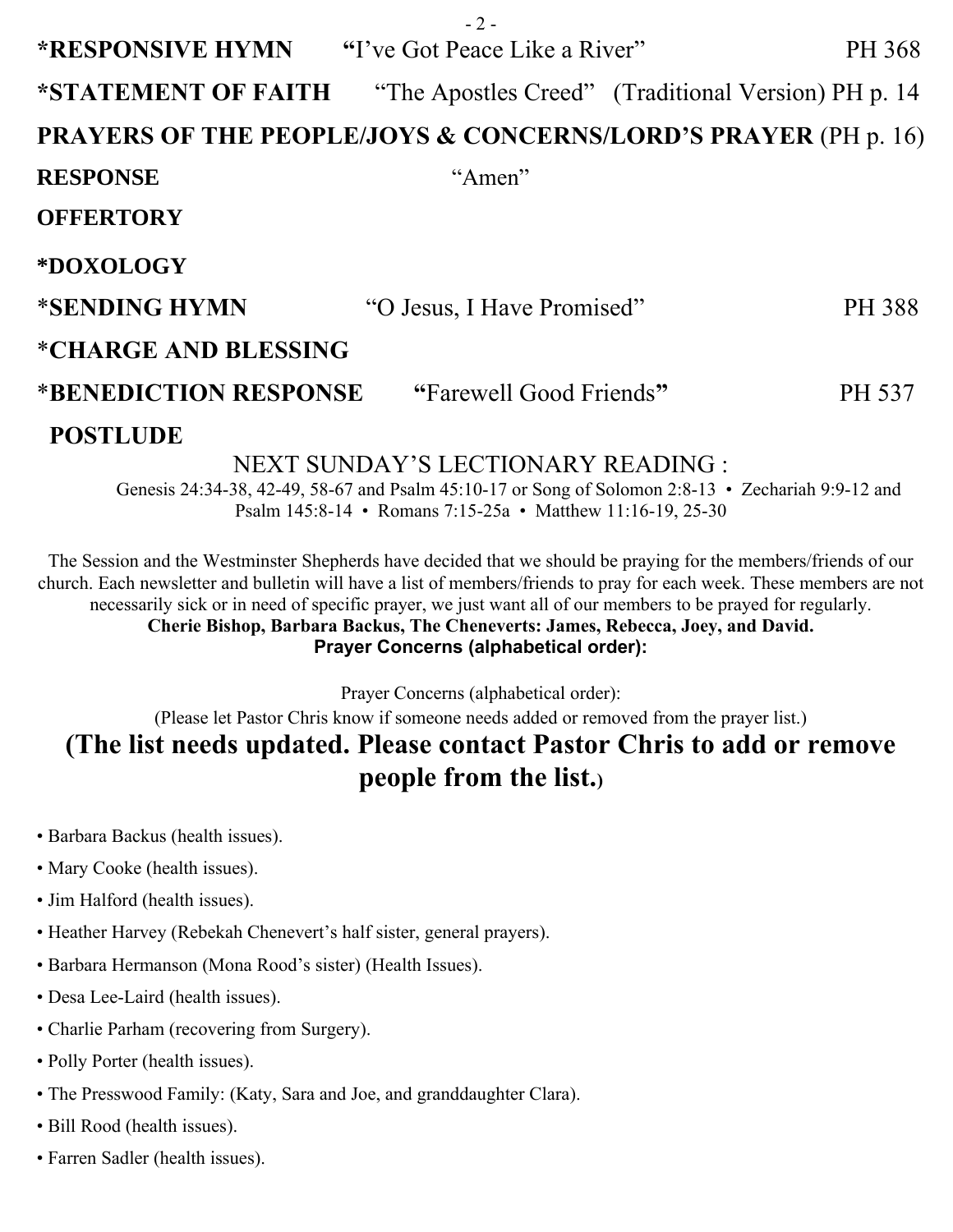- Candace Samuelson (health issues).
- Marvin Turner (Pastor Chris' dad) (health issues)
- The Church and members of Westminster Presbyterian Church.

#### **Sunday (June 28th)**

10:55 Worship (Inside) 1:30 Bible Study (Zoom) **Monday (June 29th)**  1:00 Pastor Chris moderating the session of Colorado City and Snyder. **Sunday (July 5th)** 10:55 Worship (Inside) (Communion) 1:30 Bible Study (Zoom)

*To join the work and ministry of this congregation, please speak to the pastor at 325–864–7601 or email wpcabilene@gmail.com.* 

*Westminster Presbyterian Church Website: wpcabilene.org* 

*Pastor: Rev. Chris Turner (325) 864–7601 (feel free to call or text) or revchristurner@mac.com. Liturgist: Sheila Smith • Music Director: Dr. Clara Richardson • Organist: Charles Shelton*

*Some of you have requested information regarding tithing or donating to the Buffalo Gap Encampment (our mission emphasis for June):* 

*\*\*CONTRIBUTIONS and DONATIONS\*\* to Westminster, and/or to the*

*Mission Emphasis of Westminster, can be MAILED to (if you are donating to the \*\*Buffalo Gap Presbyterian Encampment\*\*, please note this in the memo*

*line.* 

*Westminster Presbyterian Church, 4515 South 14th Street, Abilene, Texas*

#### *79605–4736,*

*or to the Church's Treasurer*

*Tim Adcock, Suite 108, 2401 South Willis Street, Abilene, Texas 79605–*

#### *6254.*

Some of you have requested information regarding tithing or donating to the BUFFAL GAP PRESBYTERIAN ENCAMPMENT (our mission emphasis for JUNE):